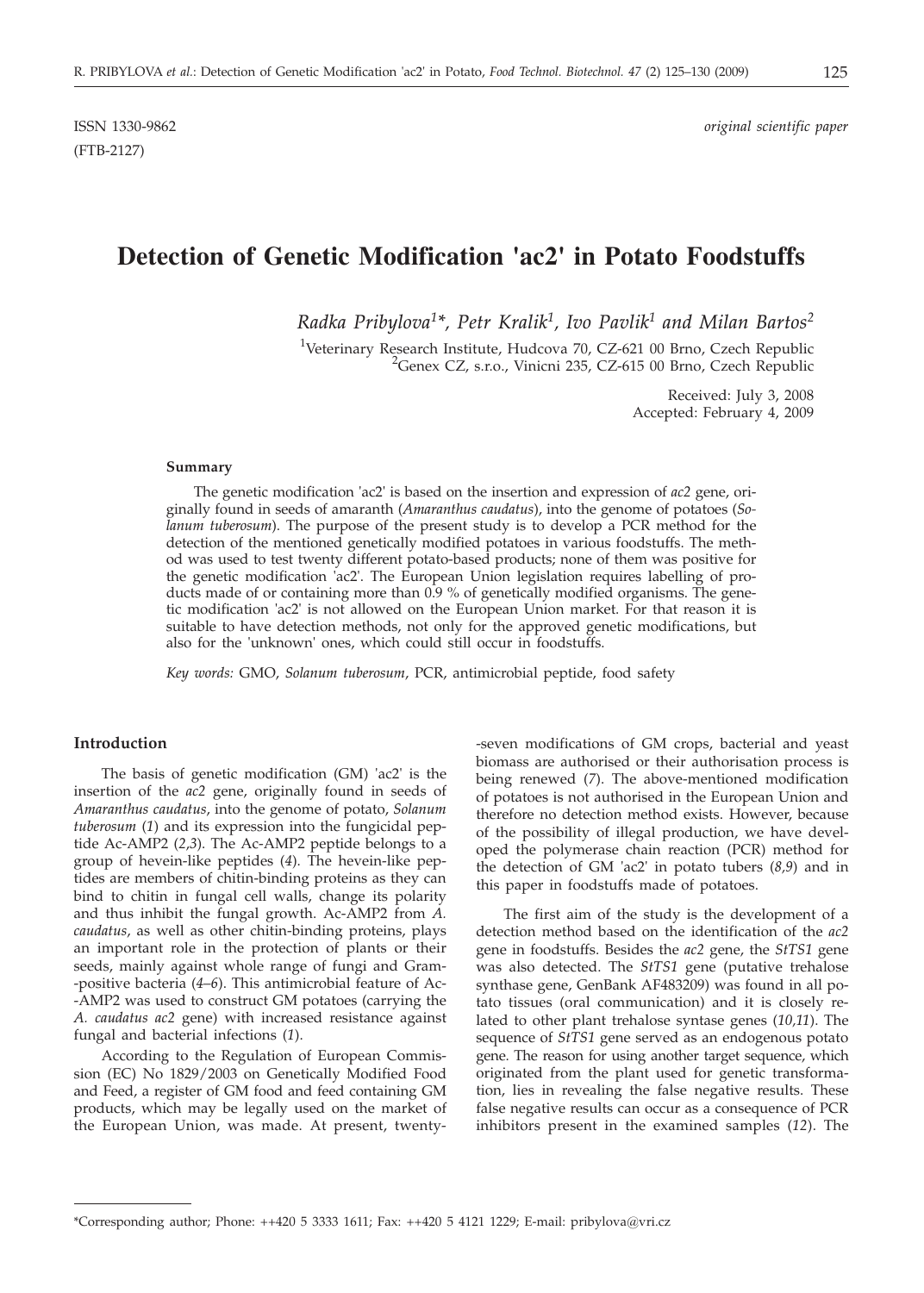presence of false positive results as a consequence of contamination of foodstuffs by amaranth was prevented by the detection of the cauliflower mosaic virus *35S* promoter (CaMV *35S*), which was used for the above mentioned GM potato development (*1*). The second aim of the study is the examination of twenty various potato- -based foodstuffs from the Czech Republic market for the presence of the 'ac2' genetic modification.

## **Materials and Methods**

### *Biological material and DNA isolation*

Tubers of *S. tuberosum* (cultivar Impala) and seeds of *A. caudatus* were kept for 7 to 10 days and 3 to 4 days at room temperature, respectively. A total of 100 mg of fresh potato sprouts and 20 mg of *A. caudatus* germinated seeds were used for DNA isolation using the DNeasy Plant Mini Kit (Qiagen, Germany) according to the supplier´s instructions. DNA extraction was preceded by homogenization of tissues under liquid nitrogen by mortar and pestle.

#### *Potato-based food*

Twenty various foodstuffs made of potatoes were purchased from grocery stores (Table 1). DNA was isolated using the NucleoSpin® Food Kit (Macherey-Nagel, Germany). After dilution in 550  $\mu$ L of lysate buffer and <sup>10</sup> mL of proteinase K (NucleoSpin® Food Kit, Macherey-Nagel, Germany), each sample was disrupted using 500 mg of 1.0-mm zirconia beads and fifteen 2.5-mm zirconia/silica beads (BioSpec Products, Inc., USA). The homogenisation was performed using the MagNA Lyser Instrument (Roche Molecular Diagnostic, Germany) at  $3300 \times g$  per 7 min, and the DNA was then isolated according to the manufacturer's instructions. Each sample of food was prepared in duplicates and both duplicates of one sample were concentrated on one column of the

Table 1. List of tested potato-based food

| Category                                                              | No.       | Potato-based product                    |  |  |
|-----------------------------------------------------------------------|-----------|-----------------------------------------|--|--|
| Powdery mixtures:<br>solid consistency<br>dishes                      | 1         | Traditional potato pancakes             |  |  |
|                                                                       | 2         | Potato pancakes                         |  |  |
|                                                                       | 3         | Potato pasta balls                      |  |  |
|                                                                       | 4         | Potato powdered dumplings               |  |  |
|                                                                       | 5         | Potato dumplings                        |  |  |
| Powdery mixtures:<br>liquid and semi-<br>liquid consistency<br>dishes | 6         | Potato soup                             |  |  |
|                                                                       | 7         | Potato soup with mushrooms              |  |  |
|                                                                       | $8 - 10$  | Mashed potatoes<br>(dehydrated product) |  |  |
| Potato crisps                                                         | $11 - 13$ | Potato crisps – salted                  |  |  |
|                                                                       | 14        | Potato crisps – with pepper<br>flavour  |  |  |
|                                                                       | 15        | Potato crisps – salted                  |  |  |
| Potato salads                                                         | $16 - 20$ | Potato salad with mayonnaise            |  |  |

isolation kit to obtain a sufficient amount of DNA. The isolation of a negative control was also prepared to verify that contamination did not occur during the process of isolation.

## *Potato product spiked with amaranth flour*

Each of the five test tubes contained a sample of 200 mg of potato product No. 1 (Table 1). Subsequently, amaranth flour was added to each tube to reach the resulting concentrations of flour as follows: 5, 2, 1, 0.5 and 0 %. Each sample was prepared in duplicates. Both duplicates of one sample were concentrated on one membrane of the NucleoSpin® Food Kit (Macherey-Nagel, Germany) column to obtain sufficient amounts of DNA. Besides the series of amaranth flour dilutions, an isolation of negative control without any DNA matrix was prepared.

#### *Polymerase chain reaction*

Generally, all PCRs were carried out in a final volume of 20  $\mu$ L. The reaction mixtures consisted of 10  $\mu$ L of HotStartTaq Master Mix (Qiagen, Germany), 10 pmol of each primer (AcUNI-F, AcUNI-R, StUNI-F and StUNI-R) and  $2 \mu L$  of isolated genomic DNA (approx. 100 ng). The PCRs were conducted in a gradient thermocycler PTC-200 (MJ Research, USA) according to the following PCR protocol: preincubation at 96 °C for 15 min, denaturation at 96 °C for 10 s, annealing at 60 °C for 20 s and extension at 72  $\degree$ C for 40 s. The cycle was repeated 40 times followed by a final extension at 72 °C for 2 min. PCR products were visualised by electrophoresis (voltage: 5 V/cm, time: 40 to 50 min) using 2.5 % agarose gel (Amresco, USA) stained with ethidium bromide (Amresco, USA) dissolved in 0.5×TBE buffer. The length of PCR product was compared to 100 bp (Malamite, Czech Republic) or 50 bp (New England Biolab, USA) ladder.

PCR positive controls were prepared by TA-cloning using pCR2.1 vector (Invitrogen, the Netherlands). PCR amplification product for the *ac2* gene was obtained using AcUNI-F (5' GTG GGA TGT GTT GCA GTC AG-3') and AcUNI-R (5' CCA GCA CCA GCA AGT TTA GC-3') primers. The size of the resulting PCR product was 145 bp. Part of *StTS1* gene was amplified by means of St-UNI-F (5' CTT CAC AGT CCA TTT CCT TCA TC-3') and StUNI-R (5' GCA TAG TCG AAA GTG TGG AAT C-3') primers, which amplified a product of 113 bp in length. Both primer sets were proposed by the Primer3 software. The presence of the correct sequence was confirmed by sequencing (MWG-Biotech, Germany). The resulting recombinant plasmids pAcUNI (for the 145-bp amplicon) and pStUNI (for the 113-bp amplicon) were diluted in elution buffer (EB buffer; QIAprep Spin Miniprep Kit, Qiagen, Germany) to obtain 10<sup>5</sup> copies of each plasmid. The mix of diluted plasmids (1:1) was used as a positive control for PCR.

PCR used for the sensitivity test with spiked samples followed the conditions described in the first paragraph of PCR chapter with three modifications: (*i*) the concentration of AcUNI-F/R primers was 4 pmol instead of 10 pM (the most appropriate concentration after experimental testing of various combinations of primer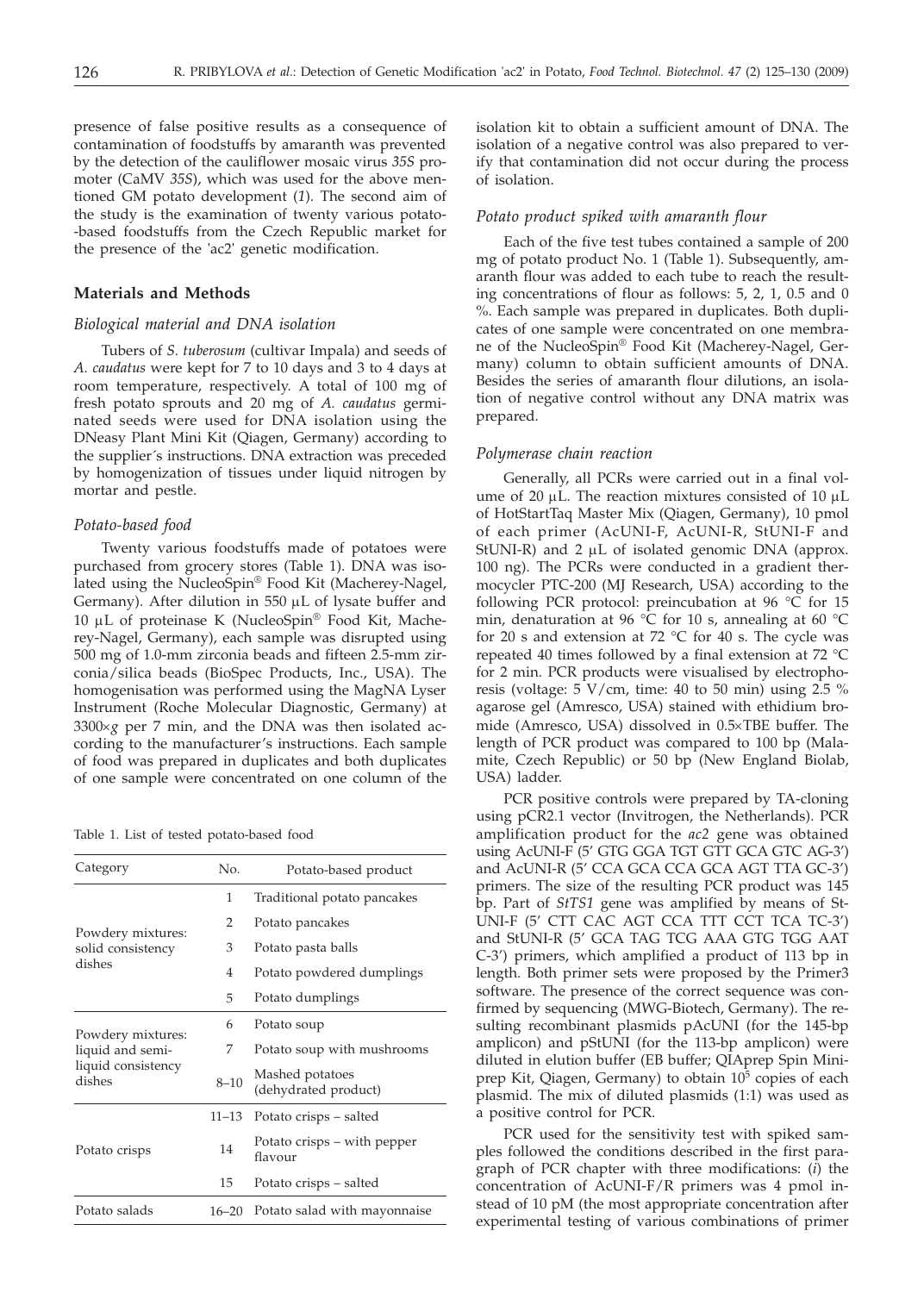concentrations),  $(ii)$  4  $\mu$ L of DNA template instead of 2 mL, and (*iii*) 45 PCR cycles instead of 40.

The specificity of AcUNI-F/R and StUNI-F/R primers was verified on a set of various genetically unmodified plants: barley (*Hordeum vulgare*), wheat (*Triticum aestivum*), maize (*Zea mays*), oilseed rape (*Brassica napus* ssp. *napus*), soybean (*Glycine max* L.) and two representatives of the *Solanaceae* family: tomato (*Solanum lycopersicum* L*.*) and sweet pepper (*Capsicum annum* L*.*). Amaranth and potato were examined as positive controls. The specificity test followed the conditions described in the first paragraph of this chapter. In the case of unspecific products, these were cloned into plasmids (Invitrogen, The Netherlands) and sent for sequencing (MWG- -Biotech, Germany).

Twenty potato-based foodstuffs were tested for the presence of GM 'ac2'. Preparations of the PCR reaction and PCR protocol were identical as in the first paragraph of the *Polymerase chain reaction* chapter, except for two differences. As in the case of sensitivity test, the amount of DNA template was increased to  $4 \mu L$  and the number of PCR cycles to 45. Each of the twenty food samples was tested twice.

For the detection of the CaMV *35S* promoter, CaMV35-F (5' TCC ACT GAC GTA AGG GAT GAC-'3) and CaMV35-R (5' CTG GTG ATT TCA GCG TGT CC-'3) primers, amplifying a gene fragment with the size of 105 bp, were proposed by the Primer3 software. The PCR was performed with a volume of 20  $\mu$ L. The reaction mixture contained 10 µL of HotStartTaq Master Mix (Qiagen, Germany),  $5$  pM of each primer and  $4 \mu L$ of DNA. The PCR ran according to the following program: preincubation at 96 °C for 10 min, denaturation at 96 °C for 20 s, annealing at 56 °C for 20 s and extension at 72 °C for 20 s. The cycle was repeated 40 times followed by a final extension at 72 °C for 3 min. DNA from reference maize material (*13*) with 1 % of GM maize line NK603 was used as a positive control. The method was applied to test twenty foodstuffs made of potatoes. Each of the samples was examined twice.

## **Results**

Before testing a set of spiked samples (potato product spiked with amaranth flour), the optimisation of primer concentrations had to be performed. Experimental proofing of the various combinations of primer concentrations showed that the concentrations of 10 and 4 pM were the most suitable for StUNI-F/R and AcUNI-F/R primers, respectively (data not shown). Using the mentioned concentrations, the method enabled us to detect the *ac2* gene to a level of 0.5 % (amaranth flour in the potato product). In the 0 % sample, which was not spiked with amaranth flour, the presence of *ac2* gene was not detected, which is in agreement with our expectations (Fig. 1).

Fig. 2 shows the high specificity of AcUNI-F/R primers that amplified the specific PCR product corresponding to the *ac2* gene only in the case of amaranth seeds (lane 1). On the other hand, the StUNI-F/R primers amplified the PCR fragments of soybean (line 7) and representatives of the *Solanaceae* family – sweet pepper



**Fig. 1.** Detection of the *ac2* and *StTS1* genes using a set of spiked samples

From the left: 100 bp ladder (lane L), 0  $\%$  sample (lane 0), 0.5  $\%$ sample (lane 0.5), 1 % sample (lane 1), 2 % sample (lane 2), 5 % sample (lane 5), positive PCR control (lane K+) and negative PCR control (lane K–)



**Fig. 2.** Specificity of AcUNI-F/R and StUNI-F/R primers From the left: 100 bp ladder (lane L), amaranth (lane 1), potato (lane 2), maize (lane 3), barley (lane 4), wheat (lane 5), oilseed rape (lane 6), soybean (lane 7), sweet pepper (lane 8), tomato (lane 9), positive PCR control (lane K+) and negative PCR control (lane K–)

(line 8) and tomato (line 9). All three PCR products were sequenced and their sequences are shown in Fig. 3. Sequencing confirmed the high level of similarity of all these sequences with specific part of *StTS1* potato gene. In the case of sweet pepper and tomato, one nucleotide substitution occurred (purine base was changed to pyrimidine). Concerning the soybean, one deletion, one insertion and 22 nucleotide substitutions occurred (Fig. 3).

Twenty foodstuffs made of potato were tested for the presence of the GM 'ac2'. Amplification of potato *StTS1* gene with the size of 113 bp occurred in all sam-

| SOYBEAN1<br>SOYBEAN2<br>PEPPER1<br>PEPPER2<br>TOMATO1<br>TOMATO <sub>2</sub><br>CONSENSUS | W<br><b>W</b><br><b>W</b><br>ŵ.<br>w                      | 10                              | 20 | 30 | 40<br>CITCACAGICCATTICCITCATCIGAGATTIACAGGACACTICCIGTIAG                                                                                                                                                                                                                                                                                                                                                                                           | 50  |
|-------------------------------------------------------------------------------------------|-----------------------------------------------------------|---------------------------------|----|----|----------------------------------------------------------------------------------------------------------------------------------------------------------------------------------------------------------------------------------------------------------------------------------------------------------------------------------------------------------------------------------------------------------------------------------------------------|-----|
| SOYBEAN1<br>SOYBEAN2<br>PEPPER1<br>PEPPER2<br>TOMATO1<br>TOMATO <sub>2</sub><br>CONSENSUS | <b>W</b><br>Ŵ.<br>Ý.<br>w                                 | 60                              | 70 | 80 | 90.<br>$G_1, A_1, G_1, C_1, G_2, G_3, C_1, C_2, T, T, G_1, T^*, \ldots A, C, \ldots, \ldots,$<br>$G_1, A_1, G_2, C_3, G_4, C_5, C_6, TAA_1, G_1, T^*, A, C_2, \ldots, C_6, T^*, C_7, C_8, C_9, C_1, C_2, C_3, C_4, C_7, C_8, C_9, C_1, C_2, C_3, C_4, C_1, C_2, C_3, C_4, C_1, C_2, C_3, C_4, C_4, C_5, C_6, C_7, C_8, C_9, C_1, C_2, C_1, C_2, C_1, C_2, C_1, C_2, C_2, C_3, C_4, C_1, C_2$<br>AGAGGAAATACTTAAGGCTCTGCTATGTTCTGACCTTG*TTGGATTCCAC | 100 |
| SOYBEAN1<br>SOYBEAN2<br>PEPPER1<br>PEPPER2<br>TOMATO1<br>TOMATO <sub>2</sub><br>CONSENSUS | ×<br>ŵ<br><b>W</b><br>.<br>¥.<br>.<br><b>W</b><br>×.<br>w | 110<br>.<br>.<br>ACTTTCGACTATGC |    |    |                                                                                                                                                                                                                                                                                                                                                                                                                                                    |     |

**Fig. 3.** Sequencing of unspecific products from non-GM plants (soybean, sweet pepper and tomato) using StUNI-F/R primers. Each sample was sequenced twice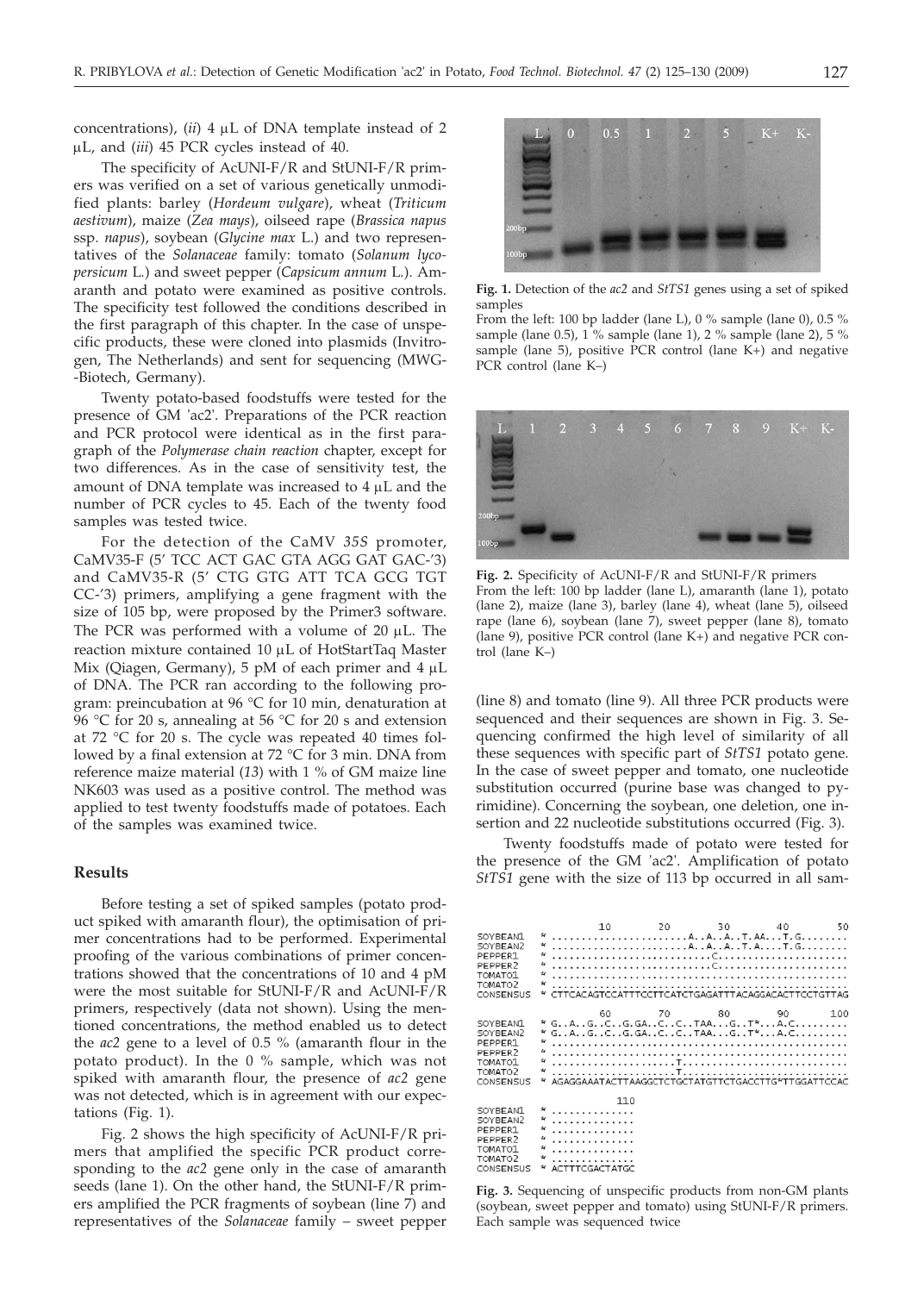ples. However, the intensity of bands in the case of samples 17, 18 and 19 was weak. The PCR fragment with the size of 145 bp corresponding to the *ac2* gene was not amplified in any of the tested products (Fig. 4). At the same time, the set of foodstuffs was examined for the presence of CaMV *35S* promoter. Specific PCR product corresponding to 105 bp amplification fragment of CaMV *35S* promoter did not occur in any of the samples, except in the positive control (Fig. 5).

## **Discussion**

DNA isolation is a crucial step for PCR and must yield an adequate purity and quantity. Due to the damage of DNA during food production (the effect of high temperature, pressure, *etc*.), the material from each potato product was collected twice for DNA isolation. Both duplicates were processed on one column membrane with the aim of obtaining a higher DNA concentration in the sample and consequently higher PCR sensitivity. Chen *et al.* (*14*) tested degradability of selected genes in the Roundup Ready soybean throughout the process of foodstuff production. The influence of milling, mixing, homogenisation, sterilisation, boiling and spray drying on the DNA fragment length were investigated. Results showed a noticeable degradation of the investigated genes, up to a quintuple DNA fragment length decrease compared with the original length. Similar results were also found by Rizzi *et al.* (*15*), who proved the close relationship between foodstuff processing and the DNA ex-

traction method on the one hand and PCR detection of a chosen gene on the other.

DNA fragmentation and degradation are closely related to the expected length of PCR products. While the length of PCR products is not so much significant in the case of fresh plant tissues, it is a crucial factor in foodstuff analysis. These results were confirmed by our experiments. Applying the primers for the detection of GM 'ac2' in potato tubers used in our previous study (*8*) to foodstuffs made of potato, no amplification product occurred. Therefore, PCR sequences of the *ac2* and *StTS1* genes (306 and 554 bp, respectively) amplified in our previous study were used to design new sets of primers  $(ACUNI-F/R$  and  $StUNI-F/R)$ , which subsequently amplified shorter sequences (145 and 113 bp, respectively) within the mentioned PCR products. For the reason of higher PCR sensitivity,  $4 \mu L$  of DNA were pipetted in the case of processed food samples.

Using primers that amplify shorter sequences within chosen genes, PCR product corresponding to amplification product of *StTS1* gene occurred in all twenty food samples. Nevertheless, in some samples (17, 18 and 19) the bands were very weak (Fig. 4). This could be connected with DNA isolation, as it was mentioned in the first paragraph. Thus, two explanations are possible: (*i*) it was mentioned above that various physical and chemical factors affect raw material during its processing, such as high pressure, temperature or acidity. This leads to fragmentation or to complete degradation of DNA, which cannot then be isolated from the samples, and (*ii*)



**Fig. 4.** Detection of the 'ac2' genetic modification in the potato-based foodstuffs From the left: 50 bp ladder (lane L), tested foodstuffs (lanes 1–20), positive PCR control (lane K+), negative PCR control (lane K–) and 50 bp ladder (lane L)



**Fig. 5.** Detection of the CaMV *35S* promoter in various potato-based foodstuffs From the left: 50 bp ladder (lane L), tested foodstuffs (lanes 1–20), positive PCR control (lane K+), negative PCR control (lane K–) and 50 bp ladder (lane L)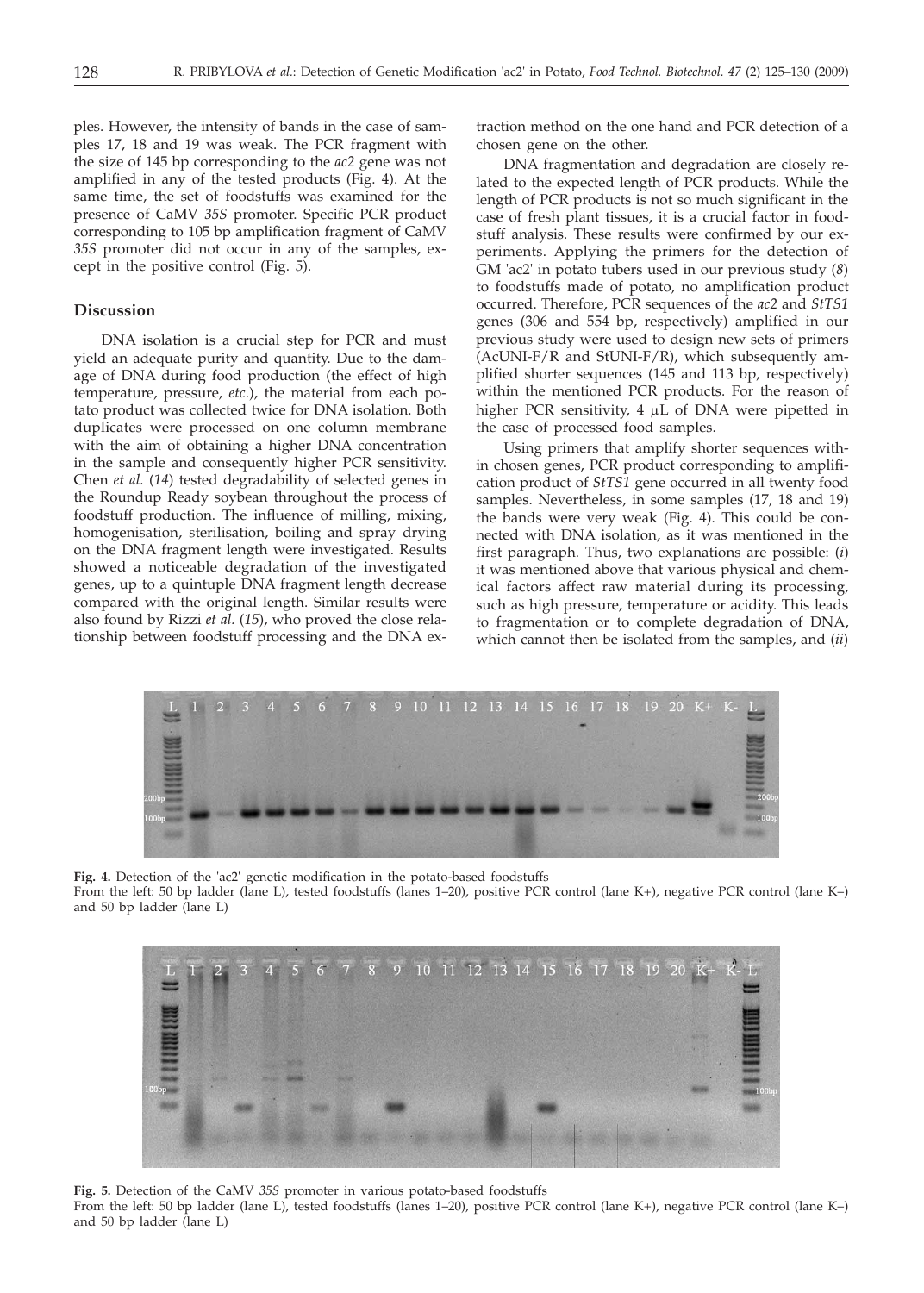besides the major compound, finished products and oven-ready food often contain other ingredients like dyes, stabilisers, antioxidants, emulsifiers, *etc.*, which may function as PCR inhibitors (for more information about PCR inhibitors see *12*). Due to the fact that samples 17, 18 and 19 originated from delicate potato salads, these might have been affected by PCR inhibitors rather than physical factors.

Avoiding the possibility of false positive results due to either food contamination by amaranth flour or by simultaneous use of amaranth as one of the food components, the *ac2* gene detection was accompanied by CaMV *35S* promoter gene identification (Fig. 5). The *35S* promoter from the cauliflower mosaic virus is one of the most commonly used promoters in plant biotechnology. Together with neomycin phosphotransferase II gene (*npt II*) and nopaline synthase terminator (nos3<sup>2</sup>), it is frequently used for production of genetically modified organisms and could be used for their detection (*16*,*17*). Moreover, these commonly used sequences are often the only possibility for detection of unauthorised GMOs (*18*). Since CaMV *35S* gene was used for the development of GM 'ac2', it could also be used for its detection. In view of the fact that neither *ac2* nor CaMV *35S* gene was found, the presence of GM 'ac2' was excluded from all of the twenty tested products.

Testing the primers specificity, three unspecific bands for sweet pepper, tomato and soybean occurred. Although the previous search for unspecific sequences using GenBank did not find any similarity with sweet pepper, tomato or soybean, all sequences showed 96 % similarity with the *S. tuberosum StTS1* gene (GenBank AF483209.1). Also, in the official protocol of the European Commission describing the detection method for amylopectin potato, detectable unspecific PCR products were found in the case of *Solanaceae* species (tomato and sweet pepper) during the primer specificity trial (*19*).

GM reference materials have been prepared for GM plant that are authorised for commercial usage. Nevertheless, no reference materials exist for other, unauthorised modifications (*13*). In this case, spiking of foodstuffs with another food or raw material is possible. Therefore, a series of potato product samples spiked with known amounts of amaranth flour were prepared, which enabled the determination of the detection limit of the system (Fig. 1). Due to the higher level of processing in potato product rather than in amaranth flour, the concentration of AcUNI-F/R primers had to be decreased to amplify both fragments in one reaction. Using these conditions, the amaranth flour in potato product at a level of 0.5 % was detected.

## **Conclusion**

PCR method for the detection of genetically modified potatoes 'ac2' in foodstuffs was developed. The method was based on the detection of the *ac2* gene from amaranth as well as the *StTS1* gene from potatoes in one reaction. The crucial steps of the described method were the isolation of DNA from processed foodstuffs and consequently the design of primers amplifying shorter sequences of the target genes. In the case of foodstuff contamination by amaranth, the PCR method for the detection of CaMV *35S* promoter was adopted. The method was used to test twenty potato-based foodstuffs from the Czech market. According to our expectations, none of them were positive for GM 'ac2'.

### *Acknowledgements*

This work was supported by the Ministry of Agriculture, Czech Republic grants no. MZE0002716201 and MZe NAZV QF 3112. The authors would like to thank Roman Rozsypal (Research Institute of Crop Production, Prague, Czech Republic) for potato species, Bohumila Pisarikova (Veterinary Research Institute, Brno, Czech Republic) for the amaranth flour used in this study and Catherine Murdoch (Aberdeen University, UK) for English grammatical correction.

#### **References**

- *1.* N.S. Liapkova, N.A. Loskutova, A.N. Maisurian, V.V. Mazin, N.P Korableva, T.A. Platonova, E.P. Ladyzhenskaia, A.S. Evsiunina, Isolation of genetically modified potato plant containing the gene of defensive peptide from *Amaranthus*, *Prikl. Biokhim. Mikrobiol. 37* (2001) 349–354 (in Russian).
- *2.* M.F.C. De Bolle, K.M.M. David, S.B Rees, J. Vanderleyden, B.P.A. Cammue, W.F. Broekaert, Cloning and characterization of a cDNA encoding an antimicrobial chitin-binding protein from amaranth, *Amaranthus caudatus*, *Plant Mol. Biol. 22* (1993) 1187–1190.
- *3.* M.F.C. De Bolle, R.W. Osborn, I.J. Goderis, L. Noe, D. Acland, C.A. Hart, S. Torrekens, F. Van Leuven, W.F. Broekaert, Antimicrobial peptides from *Mirabilis jalapa* and *Amaranthus caudatus*: Expression, processing, localization and biological activity in transgenic tobacco, *Plant Mol. Biol. 31* (1996) 993–1008.
- *4.* W.F. Broekaert, W. Marien, F.R.G. Terras, M.F.C. De Bolle, P. Proost, J. Van Damme, L. Dillen, M. Claeys, S.B. Rees, J. Vanderleyden, B.P.A. Cammue, Antimicrobial peptides from *Amaranthus caudatus* seeds with sequence homology to the cysteine/glycine-rich domain of chitin-binding proteins, *Biochemistry*, *31* (1992) 4308–4314.
- *5.* W.F. Broekaert, B.P.A. Cammue, M.F.C. De Bolle, K. Thevissen, G.W. De Samblanx, R.W. Osborn, Antimicrobial peptides from plants, *Crit. Rev. Plant Sci. 16* (1997) 297–323.
- *6.* B.P.A. Cammue, M.F.C. De Bolle, H.M.E. Schoofs, F.R.G. Terras, K. Thevissen, R.W. Osborn, S.B. Rees, W.F. Broekaert, Gene-encoded antimicrobial peptides from plants, *Antimicrobial Peptides*, *Proceedings of the Ciba Foundation Symposium No 186*, H.M.J. Boman, J.A. Goode (Eds.), John Wiley & Sons, Ltd., Ontario, Canada (1994) pp. 91–106.
- *7.* Community register of genetically modified food and feed authorised according to the Regulation (EC) No 1829/2006 on Genetically modified food and feed, European Commission, Belgium (2007) (*http://ec.europa.eu/food/dyna/gm\_ register/index\_en.cfm*).
- *8.* R. Pribylova, I. Pavlik, Z. Rozsypalova, M. Bartos, A PCR based method for the detection of genetically modified potatoes by the gene *ac2* from *Amaranthus caudatus*, *Eur. Food Res. Technol. 223* (2006) 139–142.
- *9.* R. Pribylova, J. Ptacek, I. Pavlik, M. Bartos, Screening of *Solanum tuberosum* cultivars for the 'ac2' genetic modification, *Vet. Med. Czech, 52* (2007) 471–474.
- *10.* H. Schluepmann, T. Pellny, A. van Dijken, S. Smeekens, M. Paul, Trehalose 6-phosphate is indispensable for carbohydrate utilization and growth in *Arabidopsis thaliana, Proc. Natl. Acad. Sci. USA, 100* (2003) 6849–6854.